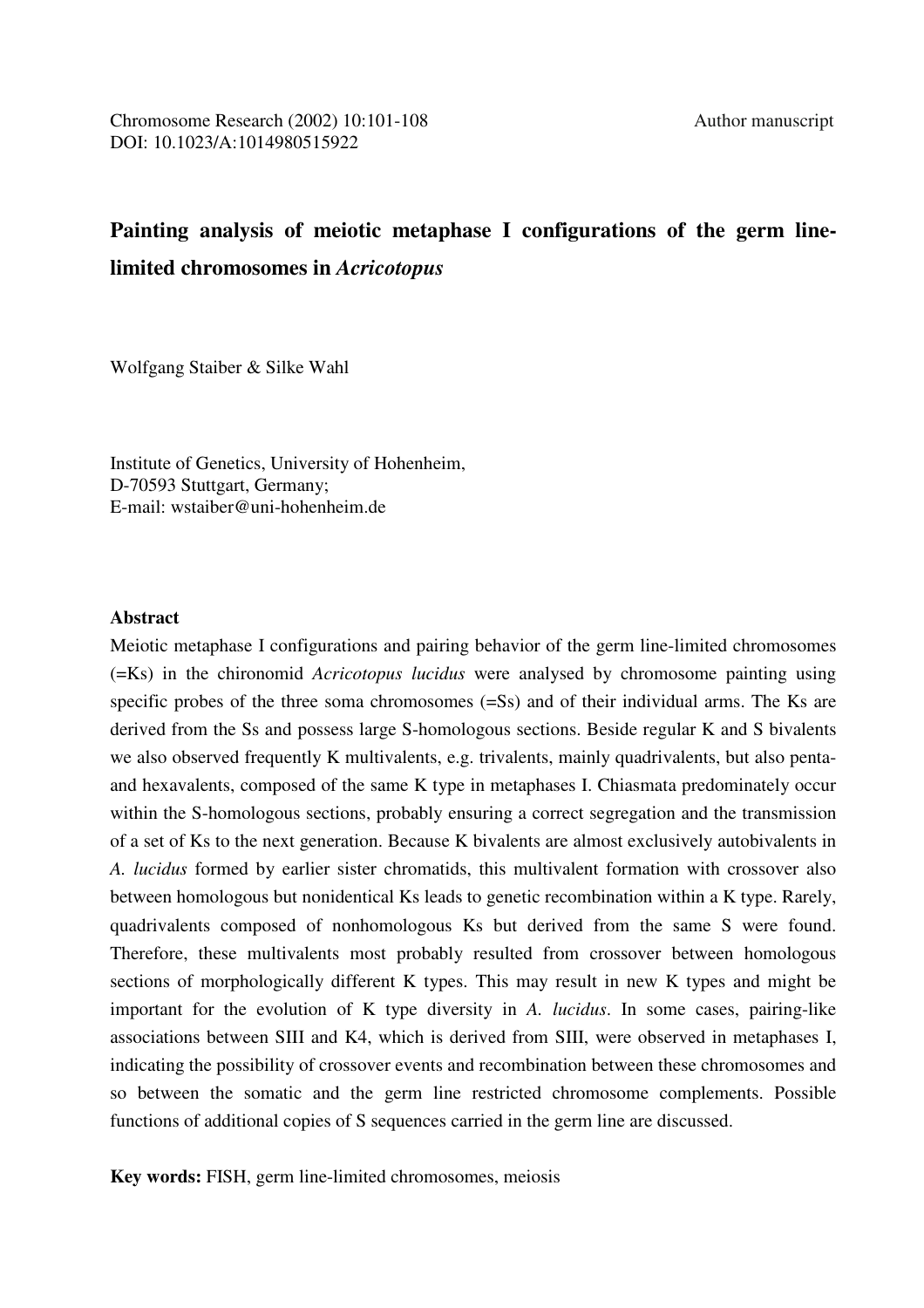#### **Introduction**

Additional chromosomes limited to the germ line and eliminated from the future somatic nuclei during early embryonic divisions were established in the dipteran families Cecidomyiidae, Chironomidae and Sciaridae (White 1973, Tobler 1986, Gerbi 1986, Goday & Esteban 2001).

 In *Acricotopus lucidus* a member of the Orthocladiinae, a subfamily of the Chironomidae, these germ line-limited chromosomes (=Ks) together with the soma chromosomes (=Ss) pass through a complex chromosome cycle exhibiting different special mitoses with partial and complete elimination of the Ks, and with monopolar movement of the K complement (Bauer & Beermann 1952, Beermann 1956, Redi *et al.* 2001). In the cecidomyiids *Wachtliella* and *Miastor* it was demonstrated that the Ks are essential for normal development of the germ cells (Geyer-Duszynska 1966, Bantock 1970) .

 Recently, in *A. lucidus* fluorescence in-situ hybridization (FISH) with painting probes specific for the Ss onto spermatogonial mitoses demonstrated that the Ks contain large S-homologous sections and that with one exception, each K-type is derived from a specific S (Staiber & Schiffkowski 2000). These results produce strong evidence for the hypothesis that the Ks are developed from the Ss by endopolyploidization, rearrangements and the accumulation of germ line-specific sequences mainly in the centromeric regions (Staiber *et al.* 1997).

 Pairing behavior of Ks in meiosis and autobivalent formation of Ks in *A. lucidus* were investigated in earlier studies by G-banding (Staiber 1989, 1991a). But there were some questions as to meiotic pairing of Ks, e.g. multivalent formation and pairing-like K-Sassoziations, that cannot be answered by chromosome banding. So, in the present study the pairing configurations of Ks and Ss in meiotic metaphase I stages were analysed by FISH using chromosome and chromosome arm-specific painting probes of the Ss.

#### **Materials and methods**

#### *Chromosome preparation*

Squash preparations were made by the dry ice method from testes of young prepupae of *Acricotopus lucidus* (Diptera, Chironomidae) previously treated with a hypotonic solution of 0.5% sodium citrate for 20 min and fixed in 3:1 ethanol acetic acid (Staiber *et al.* 1997).

#### *Labeling of probes*

DNA probes specific for the three Ss and for each of their chromosome armes were generated by microdissection of polytene salivary gland Ss and DOP-PCR (degenerate oligonucleotide primed-polymerase chain reaction; Telenius *et al.* 1992) as described in Staiber & Schiffkowski (2000). The painting probes were produced by a second 50 µl PCR with 2.5-5 µl of the stock DOP-PCR DNA probe and adding 40 µmol digoxigenin-11-dUTP or 66 µmol fluorescein-12dUTP (Roche) to the premixed reagents of a DOP-PCR kit (Roche), or by nick translation with biotin-16-dUTP.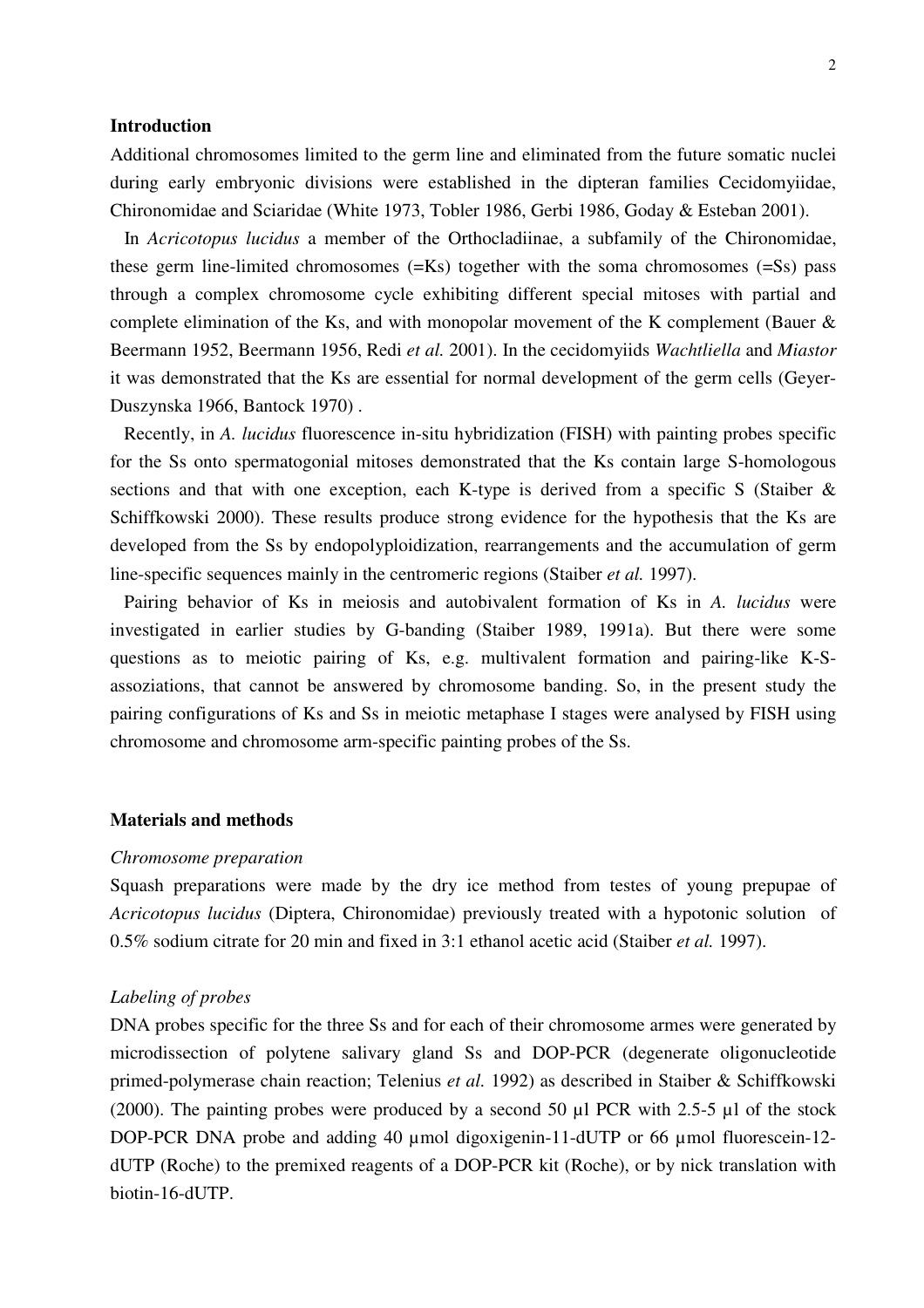## *Fluorescence in situ hybridization*

Painting probes were coprecipitated with ethanol, redissolved in a mixture of 50% deionized formamide, 10% dextrane sulfate, 2x SSC, 1x Denhardt solution and 0.1% SDS in 40 mmol/L phosphate buffer pH 7.0 and hybridized to the chromosome preparations in a humidified chamber overnight at 37°C. Post-hybridizatiom washes, probe detection and signal amplification were carried out as described in Staiber & Schiffkowski (2000). In three-color FISH using chromosome-specific paints, the biotinyltated SI probe was visualized by Cy5-conjugated streptavidin (blue; Dako), the digoxigenated SII probe by rhodamine-conjugated anti digoxigenin Fab fragments (red; Roche) and the fluorescein-labeled SIII probe by layers of a rabbit anti fluorescein antibody (Dako) and fluorescein-conjugated goat antirabbit antibody (green; Vector Laboratories). In two-color FISH using S chromosome arm-specific paints the biotinylated short arm probes were detected by Cy5-conjugated streptavidin and the digoxigenin-labeled long arm probes by anti-digoxigenin-fluorescein Fab fragments (Roche). Preparations were stained with 0.2 µg/ml 4',6-diamidino-2-phenylindole (DAPI) in phosphate buffered saline (three-color FISH) or mounted in Vectashield fluorescence antifade solution (Vector Laboratories) containing 2.5 µg/ml propidium iodide (two-color FISH). Digital images were captured with a confocal laser scanning microscope (Biorad) and with an epifluorescence microscope (Zeiss) equipped with a digital camera (Pixera; DAPI-stained preparations), and processed with a Corel Draw software package.

## **Results**

The Ks of *A. lucidus* possess large S-homologous sections beside heterochromatic segments containing K-specific DNA sequences. The use of painting probes of the three Ss and their individual arms produced by microdissection of the polytene salivary gland chromosomes and DOP-PCR allows the display of the S-homologous sections and the analysis of the pairing behavior and meiotic configurations of the Ks. Results of three-colour FISH using a combination of all S probes to metaphases I are presented in Figures 1a-c. In addition, Figures 1a'-c' show the DAPI counterstaining to visualize chromosomes and pairing configurations and to support the identification of the K and S bivalents. Nine different K types (K1-K9) were found in a Gbanding analysis of gonial mitoses of *A. lucidus* (Staiber 1988). In the metaphases I in Figure 1, the Ks were identified by the DAPI staining pattern of K-specific heterochromatin (Staiber 1991b) and by their size. The identification is possible for the Ss and those Ks that are painted by the SI (blue) and SIII (green) probes but is difficult for the similar sized and banded SII-painted Ks (red), which are K3, K6 and K7. Because the latter could not be distinguished from each other with certainty in meiotic stages they were not labeled in the figures. In metaphases I mainly open K bivalents with one chiasma but also ring K bivalents with two chiasmata occurred. Predominately, the chiasmata are located in the painted S-homologous sections of the Ks. The S bivalents are frequently found to be spatially arranged in a group as seen in the top and side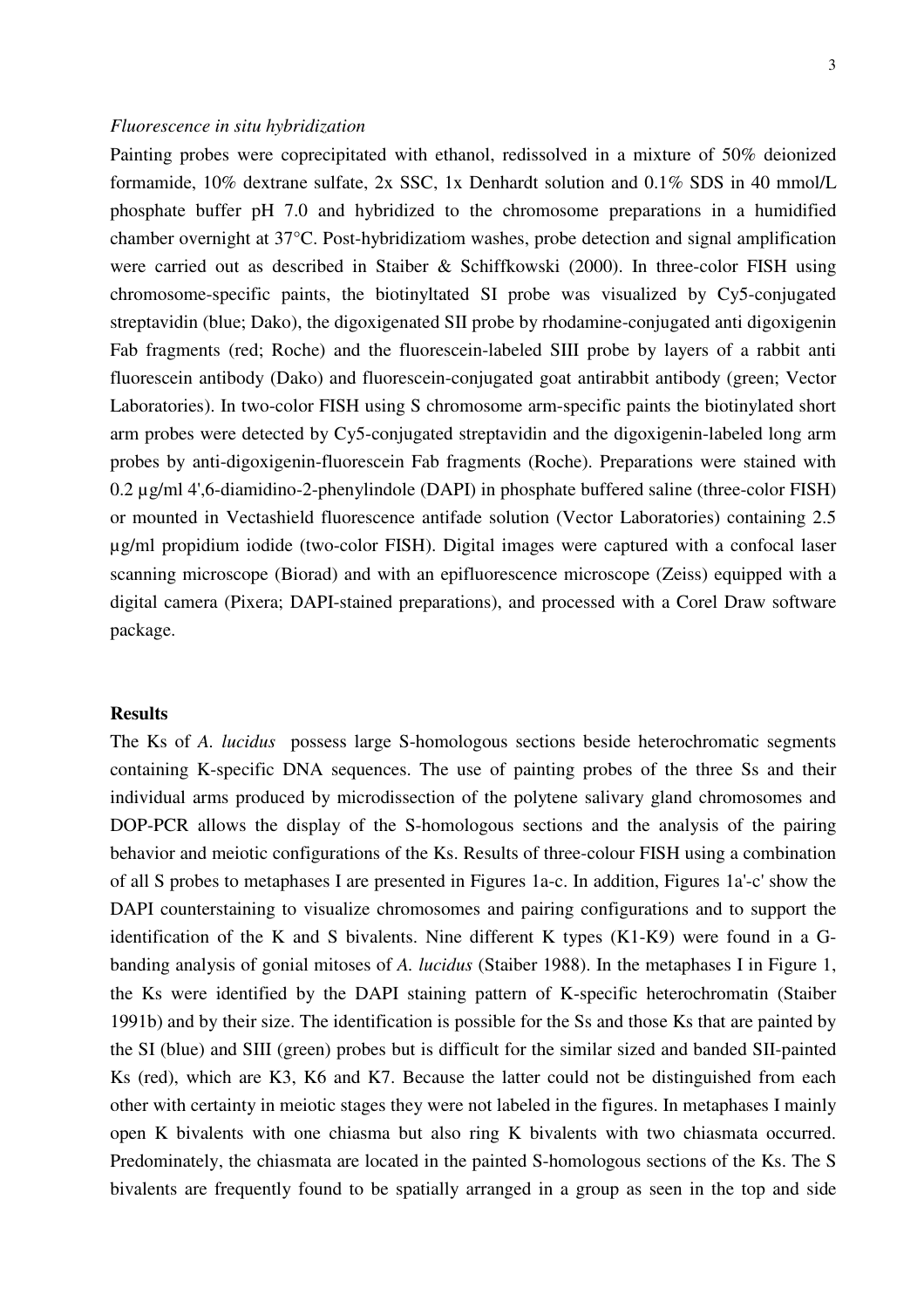views of the metaphases I in Figures 1a & 1b. All K types are painted from one of the S probes, except K2. Figure 1c clearly demonstrates that both arms of K2 are labeled by different S probes, SI and SII. The painting patterns of K2 bivalents resulting from two-colour FISH with combinations of chromosome arm specific probes of SI and SII (Figures 2a  $\&$  2b) indicate more precisely that the long arm of the K2 is derived from the long arm of SI (green) and the short arm from the short arm of SII (blue).



*Figure 1***.** (**a-c**) Three-colour FISH using painting probes of the three Ss of *A. lucidu*s onto spermatocyte metaphases I. The probes of SI (blue), SII (red) and SIII (green) visualize the Ss and the S-homologous sections in the K bivalents. (**a'-c'**) DAPI counterstaining. (**a, b**) The S bivalents (I-III) are arranged in a group. (**b**) Side view of a metaphase I with an interphase nucleus. (**c**) Metaphase I with S and K bivalents and a mitotic metaphase of the related aberrant spermatocyte (=*asp*, white cycle) containing only unpaired Ss. Those Ks that are painted by the SII probe (red; K3, K6 and K7) are not labeled in the three metaphases I because they cannot distinguished from each other with certainty. I, II, III = SI, SII, SIII. 1-9  $=$  K1-K9. Bar represents 10 µm.

 The three metaphases in Figures 1a-c also exemplify the regular occurring variation in the number of Ks (18 Ks, nine K bivalents, in Figure 1b', and 20 Ks, ten K bivalents, in Figures 1a', c') and in the composition of K types (4x K1, 4x K4 in Figure 1a; 4x K1, 2x K4 in Figure 1b; 2x K1, 6x K4 in Figure 1c) in the K complements of *A. lucidus*.

 Simultaneously with the first meiotic division of the regular spermatocyte the corresponding aberrant spermatocyte (=*asp* in Figures 1c & 2b) passes through a mitotic division. Both types of spermatocytes are products of the last inequal gonial mitosis (=differential mitosis) resulting in that the regular spermatocyte received Ss and all Ks, and the aberrant only Ss. In contrast to the preceding gonial mitoses in which the homologous Ss are always closely paired in metaphases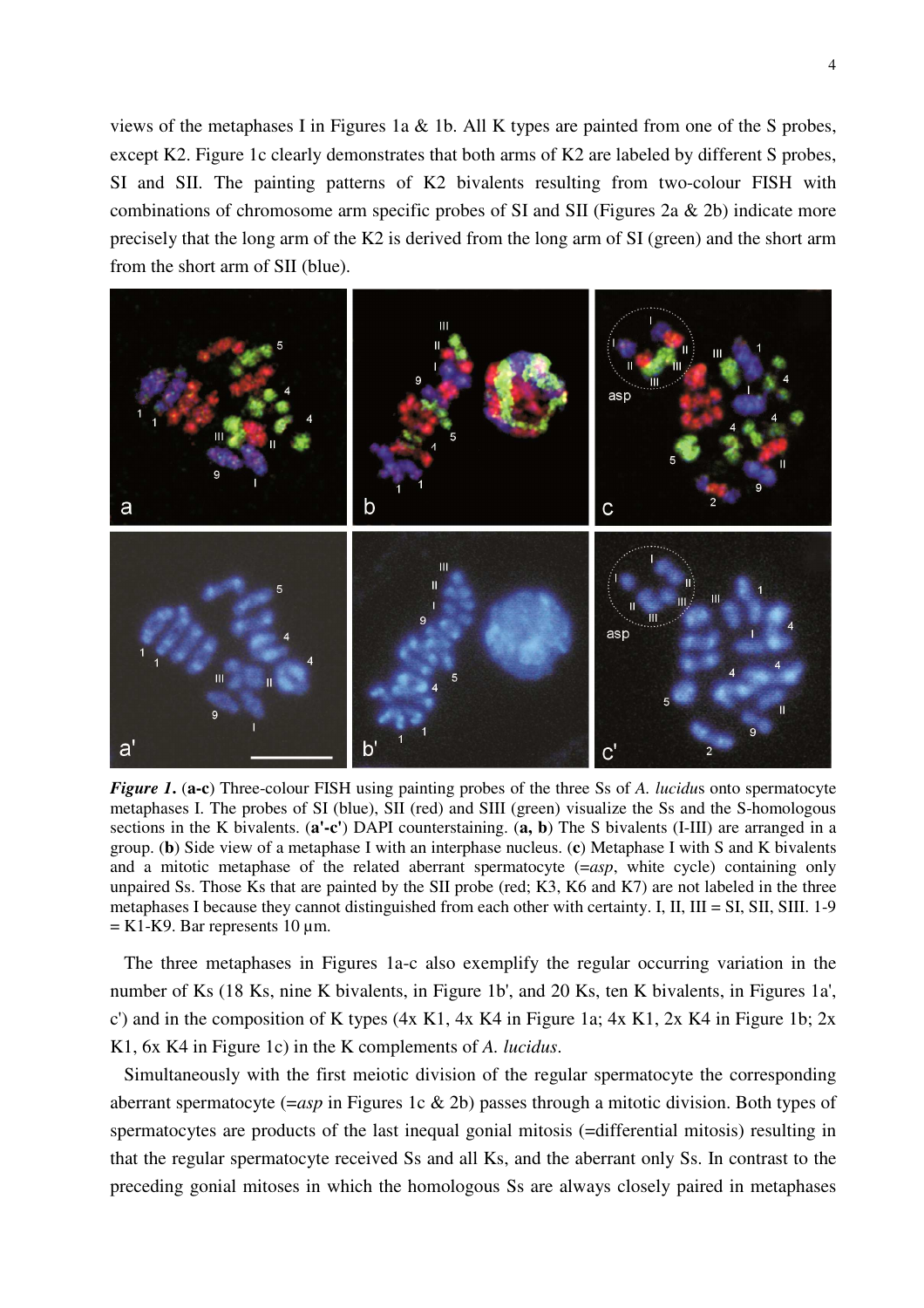(not shown), the Ss exhibit no pairing in the mitotic metaphases of aberrant spermatocytes (Figures 1c & 2b).

 More detailed information about the pairing behavior and associations of the S-homologous K sections resulted from two-colour FISH with combinations of chromosome arm-specific painting probes of SI, SII and SIII (Figures 2a-c) to metaphases I.



*Figure 2*. Painting of metaphases I with chromosome arm-specific probes of (**a**) SI (= #I), (**b**) SII (= #II) and (**c**) SIII (= #III). Short arm (Cy5, blue) and long arm (fluorescein, green) probes selectively hybridize to the related S-homologous K sections. Chromosomes are counterstained with propidium iodide. (**b**) The differentiation between the K3, K6 and K7 bivalents (\*) painted by the SII arm probes was not possible. Mitotic metaphase of the related aberrant spermatocyte (=asp, white cycle). (**c**) Close pairing-like association between the long arms of the SIIIs and the homologous sections of K4s of two different K4 bivalents (arrows). I, II, III = SI, SII, SIII.  $1-9 = K1-K9$ .

Hybridization of the short arm probes was visualized with Cy5 (blue) and of the long arm probes with fluorescein (green). The chromosomes were counterstained with propidium iodide. Except for K1, the short arms of each of the other K types were painted by the short arm probe of the related S, the long arms by the long arm probe. The long arm probe of SIII (Figure 2c, green) contains a small portion of sequences of the repetitive AlSo family (Staiber *et al.* 1997) which is located specifically in the centromeric regions of all Ss. In *A. lucidus* the nucleolus expression disrupts the SIII centromere heterochromatin into a lot of small fragments; some of these were microdissected together with the long chromosome arm of the polytene SIII during probe generation. Therefore the centromeres of the SIs and SIIs were also labeled in the metaphase of Figure 2c.

 Associations between homologous chromosome sections can be recognized very well in metaphases painted with arm-specific probes. An example for this is the closely pairing-like assoziation between the SIII bivalent and two K4 bivalents in Figure 2c. In this case there seems to be a selective pairing of the long arm (green) of each of the SIII homologs with the long arms of two K4s of two different K4 bivalents. Pairing-like associations like this were found in several metaphases I, not only between SIII and K4 bivalents (Figures 3a,b) but also between a SIII bivalent and a K4 trivalent (Figure 3c). But in none of these cases can one say with certainty that a chiasma is formed between SIII and K4. Pairing-like associations between other K types and Ss were not observed.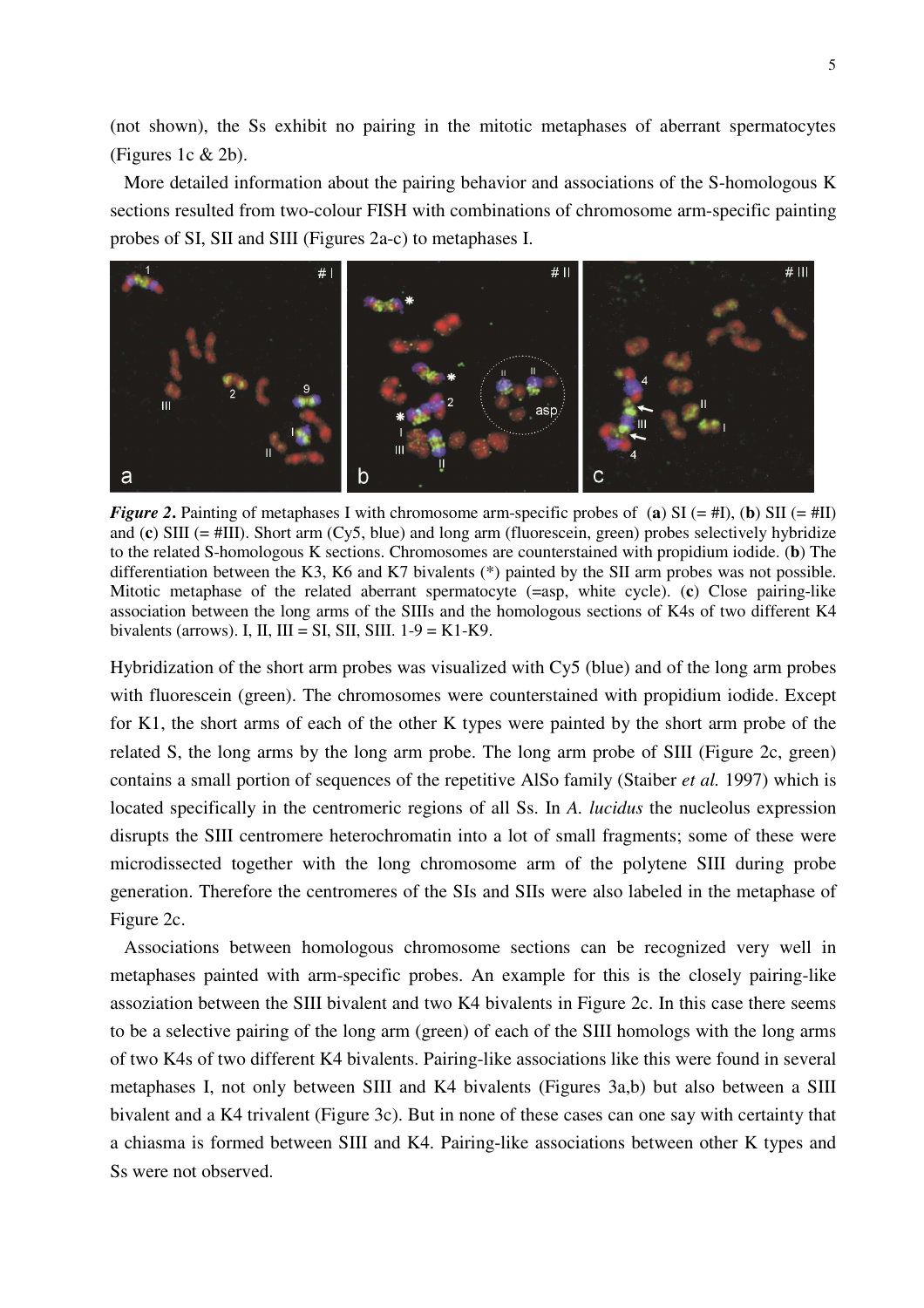

*Figure 3***.** (a-c) Close pairing-like associations between SIIIs and K4s (arrows). Sections of metaphases I. FISH with short (blue) and long (green) chromosome arm probes of SIII. Propidium iodide counterstaining. (**c)** Pairing of SIII and a K4 of a chain trivalent. Also present is a K4 univalent (\*) and a K4 bivalent.

 When a spermatocyte is entering into meiosis and chromosomes of a distinct K type are present more than two times, as e.g. K1 and K4 in Figure 1a with four, or K4 in Figure 1c with six exemplares, then these Ks can form not only regular bivalents but also multivalents. Such multivalents, mainly quadrivalents, but also higher multivalent configurations were found in metaphases I. Most frequently they were composed of K4s (Figures 4a-d, a'-d'). Different types of quadrivalents, mainly chain and ring quadrivalents (Figures 4a, b), but also "cross" (not shown) and "frying pan" quadrivalents (Figure 4c) of K4s occurred (Sybenga 1975).



*Figure 4.* **(a-h**) K multivalent configurations from three- and two-color FISH metaphases I of *A. lucidus*. (**a-d, h**) Multivalents painted by the SIII (green) and (**e)** by the SII probe (red). (**f, g**) FISH using a combination of short (blue) and long (green) arm-specific painting probes of SIII. (**a'-e', h')** DAPI and **(f, g**) propidium iodide staining. (**a**) Chain, (**b**) ring and (**c**) 'frying-pan' quadrivalent of K4s  $(4^N)$ . (**d**) Chain hexavalent of K4s (4<sup>VI</sup>). (e) Pentavalent of Ks painted by the SII probe (?<sup>V</sup>). (**f**) Chain trivalent of K4s  $(4<sup>III</sup>)$ . (g) Chain quadrivalent formed by two aberrant (4') and two regular (4) K4s. (**h**) Quadrivalent (IV) composed of two different K types, K4 and K5, both containing SIII-homologous sections.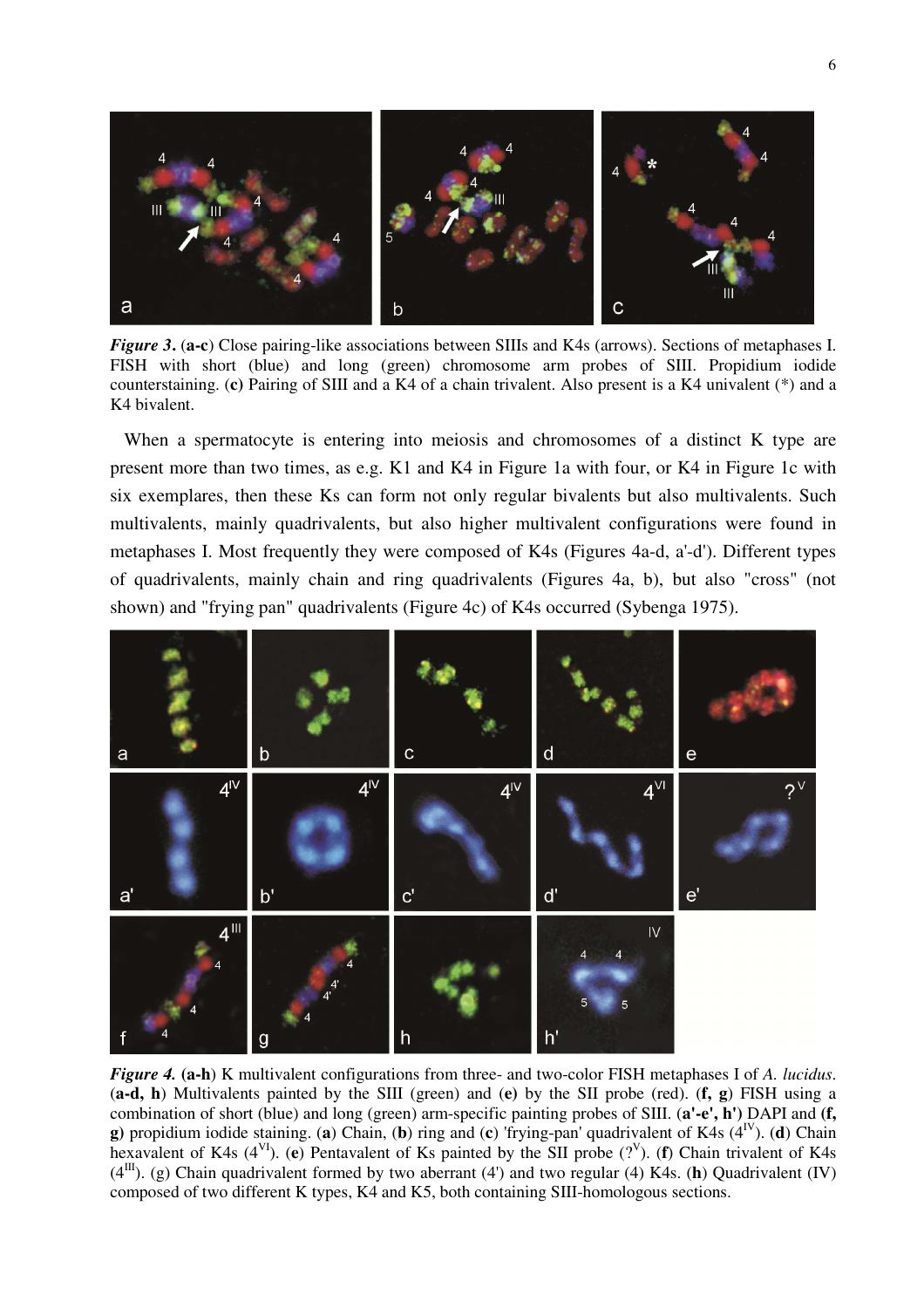K4 can easily be identifed by its characteristic morphology founded in the exceptional size and bright fluorescence of its central heterochromatic segment, that was not be painted by the SIII probe (Figure 1) and so containing great amounts of germ line-specific DNA sequences. Two examples for higher multivalents are the chain hexavalent composed of K4s in Figures 4d, d' and the chain pentavalent composed of a K type painted by the SII probe (red) in Figures 4e, e'. That multivalent formation in the same K type is founded in crossover events and chiasma formation between homologous chromosome arms is clearly seen in the painting pattern of the K4 trivalents in Figures 3c and 4f resulting from use of arm-specific probes of SIII. But, in rare cases, also multivalents composed of different K types were found. An example is the K4/K5 quadrivalent in Figures 4h, h'. Both K types are painted by the SIII probe and so are derived from SIII. A chiasma is formed most probably between the short arms of K4 and K5.

 Aberrant Ks, that sometimes occur spontaneously can be easily recognized by the arm-specific painting. Figure 4g shows a chain quadrivalent composed of two regular K4s located on both ends and of two aberrant K4s in the middle. The latter are smaller than regular K4s possessing only the short arm (blue) and a great part of the central heterochromatic segment. The chiasma between the aberrant K4s is formed within the heterochromatic segments. The chiasmata between aberrant and normal K4s are formed within the short arms.

#### **Discussion**

The painting of spermatocyte metaphases I using probes of the three Ss, as shown in Figures 1ac, clearly demonstrates that the Ks of *A. lucidus* contain large S-homologous sections each derived from a distinct S. This strongly supports the hypothesis that the Ks are descendents of the Ss. In metaphases I not only regular K bivalents, but also multivalents composed of the same K type occur. The overwhelming majority of the K bivalents in *A. lucidus* are so-called autobivalents (more than 99%), i.e. bivalents of identical chromosomes, as demonstrated by Xray-induced marker Ks (Staiber 1991a). The identical partners are former sister chromatids that had carried out a monopolar migration without separation during the preceding last gonial mitosis (differential mitosis). From equal crossovers between identicals in autobivalents, no genetic recombination within a K type is to be expected. So, multivalent formation that resulted from crossovers between non-identical homologous Ks, as shown in Figures 4a-f, is important for recombination and exchange within a K type.

 In rare quadrivalents found to be composed of two different K types, both types were painted by the same S probe and are derived from the same S, e.g. K4 and K5 in Figure 4h from SIII. This indicates that crossover can occur between homologous sections of otherwise nonhomologous Ks. Such multivalents are thought to provide recombination between different Ks. Crossover events between nonhomologous Ks may result in new K types and might be important for the evolution of K type diversity in *A. lucidus*.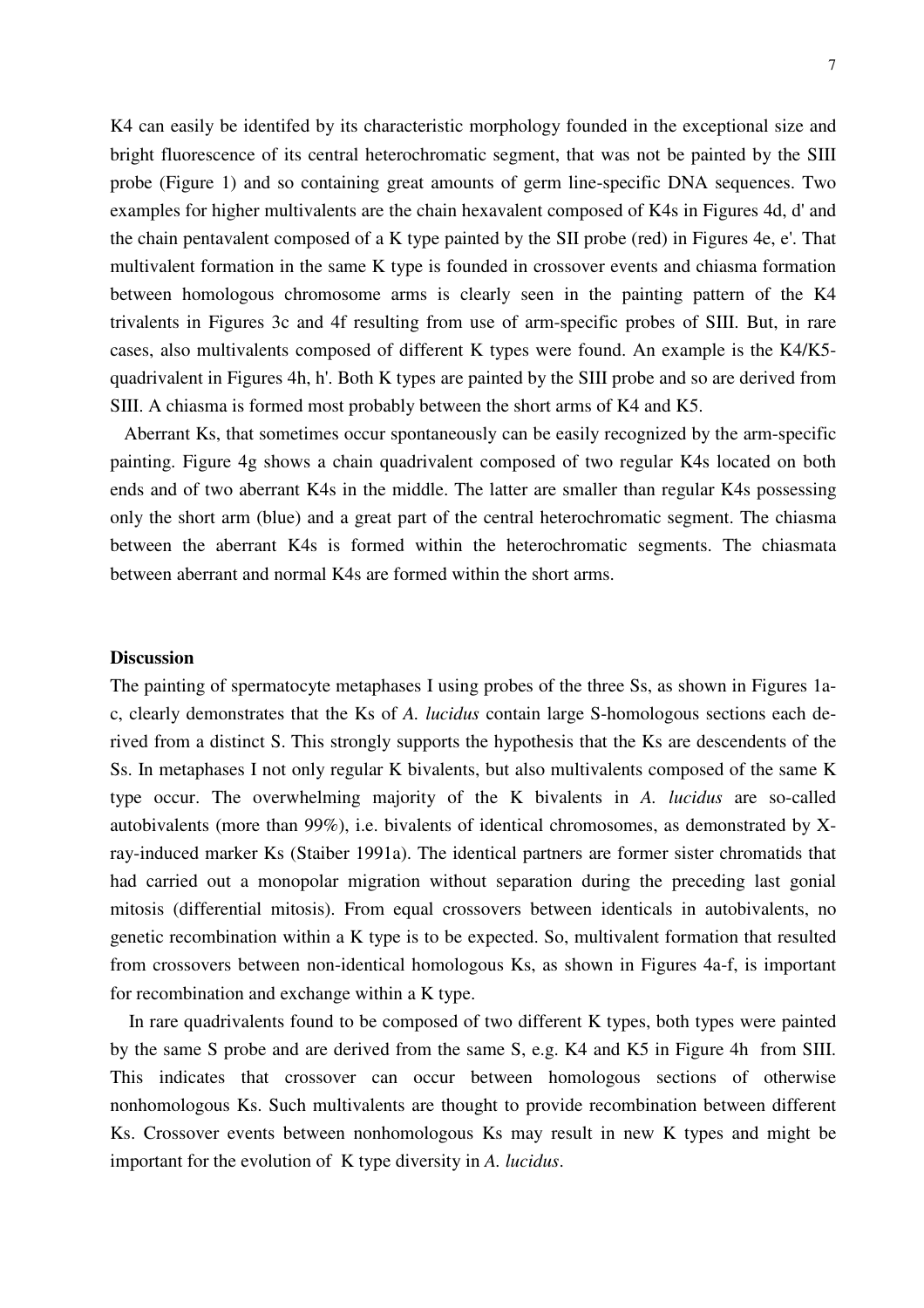A variation in number and composition of Ks was found earlier in gonial K complements of larvae of *A. lucidus* (Staiber 1988; see also Figure 1a-c in this study). K4 univalent and K4 trivalent formation as seen in Figure 3c may lead, via irregularities in anaphase I segregation (Sybenga 1975), to gametes with different numbers and compositions of their K complements. This, in addition to irregularities resulting from spontaneous non-disjunction of Ks in the first mitosis of the arising pole cells in early embryos (Staiber 2000) and from differences in the elimination of about half of the Ks in the primordial germ cells of newly hatched larvae (germ line elimination; Bauer & Beermann 1952), could explain the variations in the K complements.

 The paracentromeric heterochromatin bands, common to all Ks except K9, are not painted by the S probes. This is clearly to be seen in Figure 1  $\&$  2. The heterochromatin bands contain the highly repetitive, germ line-specific AlKe DNA sequence family (Staiber *et al.* 1997), that is supposed to be involved in the differentiation of the Ks from the Ss and in the recognition of the Ks during their soma and germ line elimination.

 One possible function of the S-homologous K sections in meiosis is that they may be necessary for the regular occurrence of crossover events between the K homologs. The resulting chiasma formation in these sections ensures their correct anaphase I segregation (Staiber & Schiffkowski 2000). This is necessary for transmission of a full set of Ks to the next generation.

 Experiments of Geyer-Duszynska (1966) and Bantock (1970) have indicated that the Ks contain not only heterochromatic 'junk' DNA, but may have important functions for gamete differentiation and possibly also for germ line determination. Tobler (1986) introduced some further possible functions of the Ks, among them that the Ks 'might represent a genetic reservoir carried in the germ line for evolutionary purposes'. If the latter is true, then there should exist mechanisms to transfer sequences of the S-homologous K sections from the 'K genome' back to the 'S genome'. This might occur via recombination events between homologous sections of Ks and Ss.

The close pairing-like associations between homologous sections of SIII and K4 (Figures 2c & 3a-c) indicate that meiotic pairing of Ss and Ks and crossover might be possible. But, one cannot exclude, that the observed physical associations between SIII and K4 may reflect only 'somatic' pairing between closely related DNA sequences rather than crossovers. Recombination events between Ss and Ks would act against genetic isolation of the S-homologous sequences in the Ks and would lead to a conservation of these sequences. Two facts strongly support the supposition that the S-homologous sequences in the Ks might be conserved. First, the presence of Shomologous banding patterns and especially the expression of puffs and a Balbiani ring found in X-ray-translocated and polytenized K segments in the larval salivary gland chromosomes of *A. lucidus* (Staiber & Thudium 1986). Second, the clear hybridization of the S-derived painting probes in the S sections of the Ks indicates a high homology of sequences of Ss and Ks.

One can speculate that *A. lucidus* uses its Ks (among other things) as a 'backup' of S sequences, e.g. to replace mutated gene sequences of the Ss. But, as mentioned before, it could also be advantagous for *A. lucidus* to carry the S sections in the germ cells for evolutionary purposes,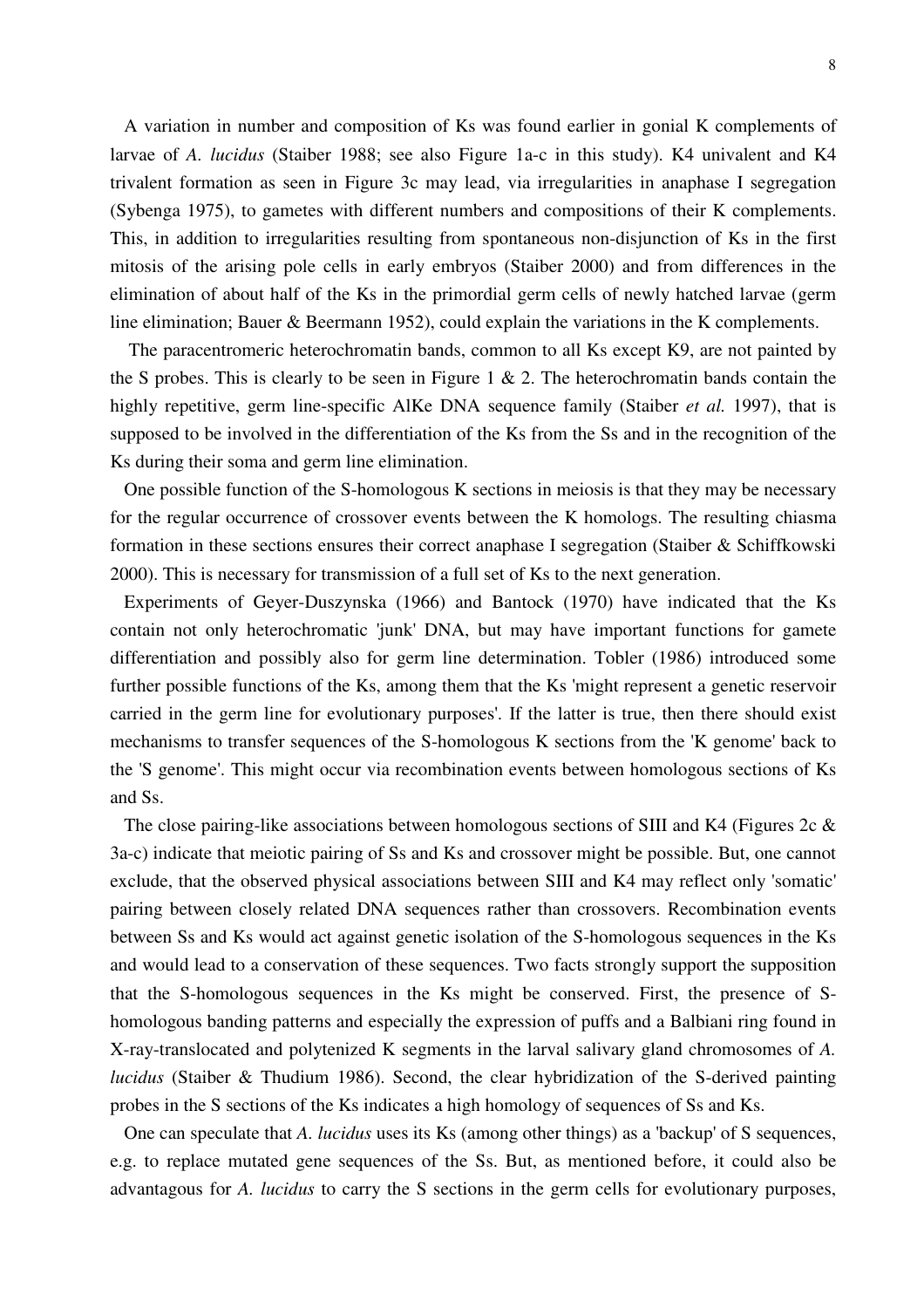e.g. to get changed genes or new sequence arrangements from the sequence pool of the Ks for 'testing' them in the 'S genome'.

 One way to examine the above supposition of S-K recombination and conservation of the K sequences is to compare homologous gene sequences from Ss and Ks. Appropriate for such a comparison are highly conserved genes as e.g. rRNA genes, that are also used for molecular phylogenetic studies (Pelandakis & Solignac 1993, Hwang *et al.* 1998). That loci containing rDNA sequences are present in the K complement of *A. lucidus* was recently demonstrated by FISH for K4 (Staiber & Schiffkowski 2000) using the rDNA cluster of *Chironomus tentans* as a probe.

 The karyotypes of the aberrant and the regular spermatocyte in Figure 1c are quite different: 2S-sets versus 2S- and 2K-sets. Both spermatocytes originate from the same germ line cell and are the result of the differential gonial mitosis. After replication, the aberrant spermatocyte enters into mitosis, while the regular spermatocyte is able to start meiosis. Possibly only the Ks carry factors controlling and regulating the entry into meiotic divisions (Maines & Wasserman 1998).

The extent of painted sections of the Ks in the metaphases I in Figures 1a-c clearly demonstrates that for each S, a multiple dose of homologous sections is present in the K complement. But it does not seem to give a dose problem of the additional copies of the S sections and sequences in the germ line cells of *A. lucidus.* Perhaps it might be favourable to have additional copies of specific genes, e.g. genes for fertility factors, in the germ line.

 Aberrant Ks, as e.g. the changed K4s in the multivalent in Figure 4g, may arise spontaneously. But since no new K type has established in the last fifteen years in the laboratory stock of *A. lucidus* used for this investigation, there seems to exist a mechanism in *A. lucidus* that stabilizes and favours the existing nine different K types.

 The present painting analysis of configurations of Ks in spermatocyte metaphases I produces new insights into pairing behavior, recombination and structural evolution of the Ks in *A. lucidus,* but raises new questions as to their molecular evolution.

### **Acknowledgements**

We would like to thank Prof. Anette Preiss and Dr. Irmgard Wech for support and helpful discussions. This study was supported by a grant of the Deutsche Forschungsgemeinschaft (Sta 462/3-2).

## **References**

Bantock CR (1970) Experiments on the chromosome elimination in the gall midge, *Mayetiola destructor*. *J Embryol Exp Morphol* **24**: 257-286.

Bauer H, Beermann W (1952) Der Chromosomencyclus der Orthocladiinen (Nematocera, Diptera). *Z Naturforsch* **7b**: 557-563.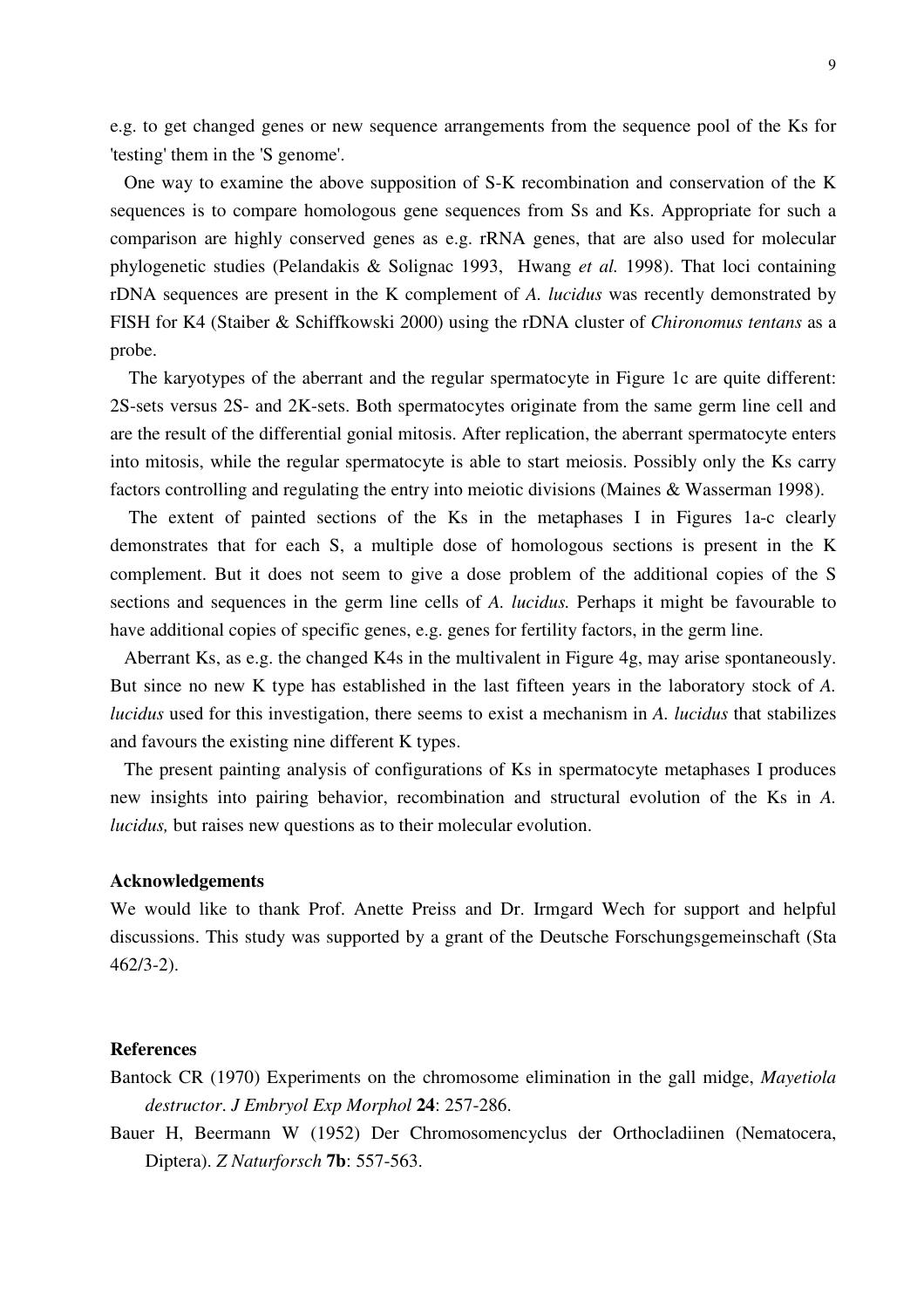- Beermann W (1956) Nuclear differentiation and functional morphology of chromosomes. *Cold Spring Harbor Symp Quant Biol* **21**: 217-230.
- Gerbi SA (1986) Unusual chromosome movements in Sciarid flies. In: Hennig W, ed. *Germ linesoma differentiation. Results and problems in cell differentiation, vol 13.* Berlin, Heidelberg: Springer pp. 71-104.
- Geyer-Duszynska I (1966) Genetic factors in oögenesis and spermatogenesis in Cecidomyiidae. In: Darlington CD, Lewis KR, eds. *Chromosomes Today,* vol 1. Edinburgh: Oliver and Boyd, pp. 174-178.
- Goday C, Esteban MR (2001) Chromosome elimination in sciarid flies. *BioEssays* **23**: 242-250.
- Hwang UW, Kim W, Tautz D, Friedrich M (1998) Molecular phylogenetics at the Felsenstein zone: approaching the Strepsiptera problem using 5.8S and 28S rDNA sequences. *Mol Phylogenet Evol* **9**: 470-480.
- Maines J, Wasserman S (1998) Regulation and execution of meiosis in *Drosophila* males. *Curr Top Dev Biol* **37**: 301-332.
- Pelandakis M, Solignac M (1993) Molecular phylogeny of Drosophila based on ribosomal RNA sequences. *J Mol Evol* **37**: 525-543.
- Redi AA, Garagna S, Zacharias H, Zuccotti M, Capanna E (2001) The other chromatin. *Chromosoma* **110**: 136-147.
- Staiber W (1988) G-banding of germ line limited chromosomes in *Acricotopus lucidus* (Diptera, Chironomidae). *Chromosoma* **97**: 231-234
- Staiber W (1989) Multivalent formation and pairing behavior of germ line limited chromosomes in male meiosis of *Acricotopus lucidus* (Diptera, Chironomidae). *Genome* **32**: 941-945.
- Staiber W (1991a) Preferential pairing in the germ line limited chromosomes of *Acricotopus lucidus* (Diptera, Chironomidae). *Heredity* **66**: 197-201.
- Staiber W (1991b) Characterization of heterochromatin of germ line limited and soma chromosomes in *Acricotopus lucidus* (Diptera, Chironomidae) by differential banding methods. *Hereditas* **114**: 91-96.
- Staiber W (2000) Immunocytological and FISH analysis of pole cell formation and soma elimination of germ line-limited chromosomes in the chironomid *Acricotopus lucidus*. *Cell Tiss Res* **302**: 189-197.
- Staiber W, Thudium D (1986) X-ray induced rearrangements between germ-line limited and soma chromosomes of *Acricotopus lucidus* (Diptera, Chironomidae). *Genetica* **69**: 149-156.
- Staiber W, Schiffkowski C (2000) Structural evolution of the germ line-limited chromosomes in *Acricotopus*. *Chromosoma* **109**: 343-349.
- Staiber W, Wech I., Preiss A (1997) Isolation and localization of a germ line-specific highly repetitive DNA family in *Acricotopus lucidus* (Diptera, Chironomidae). *Chromosoma* **106**: 267-275.
- Sybenga J (1975) *Meiotic configurations* (Monographs on theoretical and applied genetics). New York: Springer.